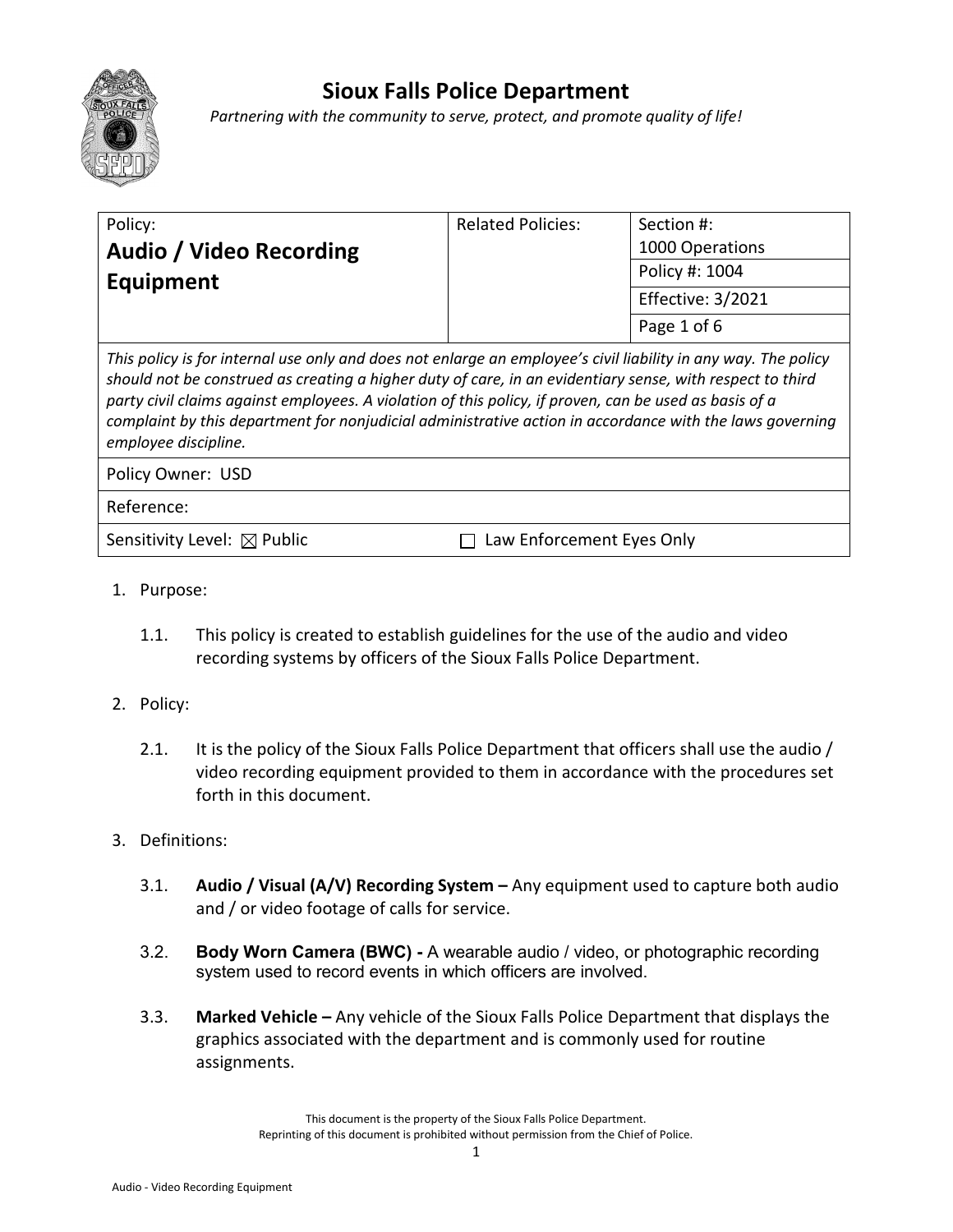- 3.4. Handheld Recording Device A device used by officers to capture audio recordings of interviews.
- 4. Procedure:
	- 4.1. Marked and certain unmarked vehicles of the Sioux Falls Police Department Uniformed Services Division are equipped with the Getac software system.
	- 4.2. All officers and supervisors in the Uniformed Services Division that are engaged in patrol activities will be equipped with a BWC. The BWC is to be worn on an officer's outer uniform or jacket.
	- 4.3. The primary purpose of this equipment is to document on-scene investigative procedures for later presentation in court as evidence.
	- 4.4. When appropriate, officers should narrate important facts and observations as they occur.
	- 4.5. All officers will be trained in the operation and use of a BWC and the in-car A/V system, as well as the contents of this policy.
	- 4.6. To ensure proper functioning, all officers will exercise reasonable care with BWC and in-car A/V equipment.
	- 4.7. If an officer faces an immediate threat to their safety that makes BWC or in-car A/V activation impossible or dangerous, the officer should activate the BWC or in-car A/V at the first reasonable opportunity to do so.
	- 4.8. The BWC and/or in-car A/V system should not be deactivated until an encounter has fully concluded, or the officer is directed by a supervisor to deactivate the recording process. Prior to deactivation, the officer should record a verbal explanation for the deactivation as documentation that the recording process has been suspended or is over.
	- 4.9. Officers will log into the Getac software system at the beginning of their shift. In the login tab, officers will ensure that their shift hours, name, identification, and car assignment are correct. After logging into Getac software, the officer will sync their BWC. The officer will ensure their information is correct.
	- 4.10. Officers shall inspect and test the A/V recording systems to verify that they are functioning properly. A supervisor shall be notified of equipment malfunctions as soon as possible.
	- 4.11. Vehicles in which the A/V recording system is not functioning should be used as a last resort. If the A/V recording system is not functioning, the car will be dead-lined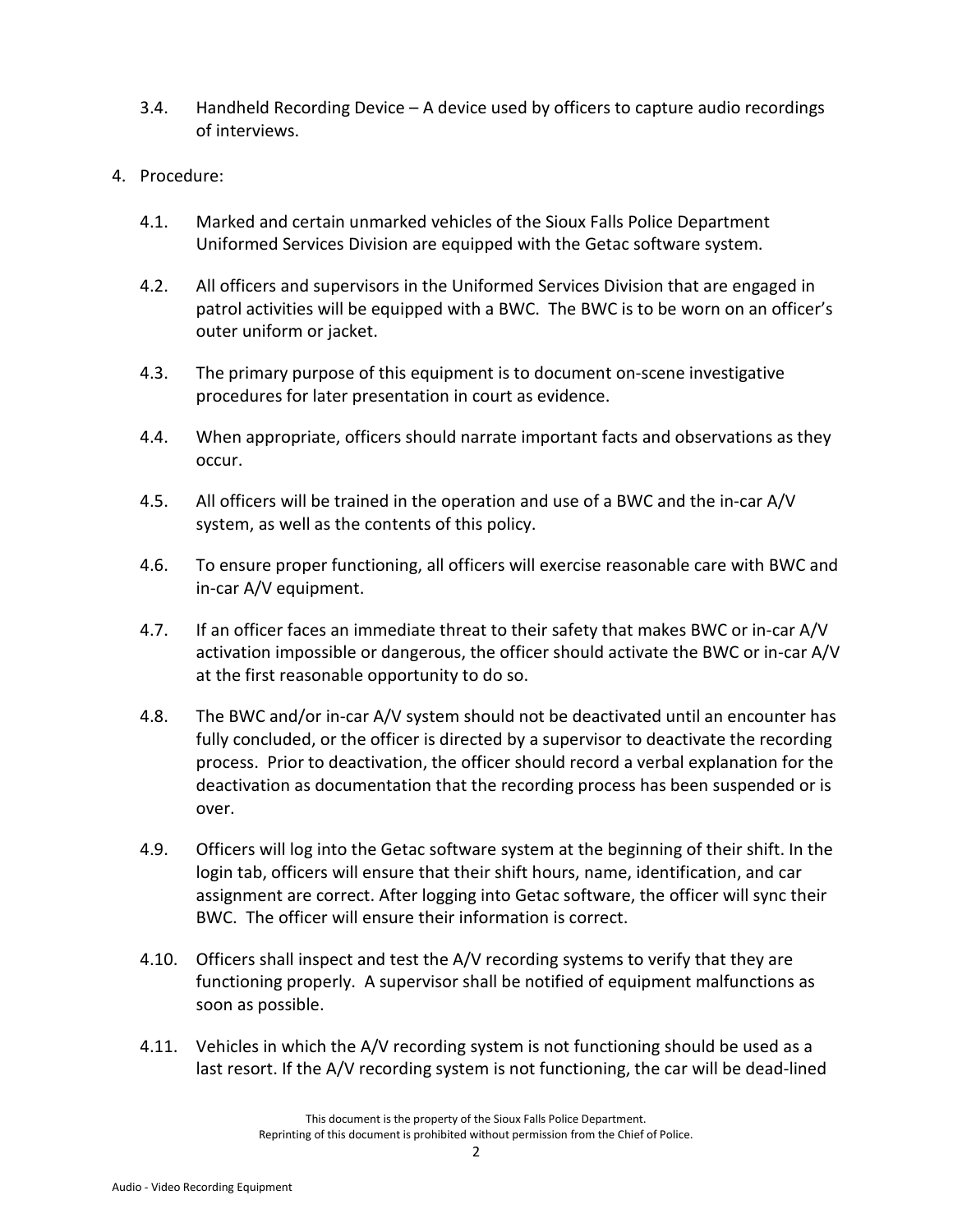and an email will be forwarded to Police Fleet detailing the problem. Fleet and/or IT will make the arrangements to repair the system.

- 4.12. After each incident is recorded, the officers will bookmark their audio with the appropriate bookmark, (i.e., Arrest, Camera Test, Case, Cite, and No Case). If the audio is associated with a call for service (CFS), the CFS number shall be placed in the description box in the format, CFS18-123456.
- 4.13. Officers will activate the in-car A/V recording system and BWC prior to arrival on the scene of any call for service. In situations where a phone call is used to handle a call for service, the conversation will be recorded while utilizing the phone's speakerphone function. The system will also be activated while conducting traffic stops, pedestrian stops, and during code 3 responses.
- 4.14. Officers shall not deactivate the A/V recording systems at any time that an officer is making use of the emergency lights and siren.
- 4.15. The A/V recording systems will be activated whenever a contact turns into a verbal/physical confrontation.
- 4.16. In the case of prisoner transports, officers shall switch the software to the rear seat camera so that it captures the prisoner's actions throughout the transport.
- 4.17. It is not necessary to activate the A/V recording system during community policing contacts. However, recording will ensue if a contact escalates into a situation where police intervention may be needed.
- 4.18. Officers should not assume that the primary officer or another officer that is already on the call is recording the situation.
- 4.19. Officers should refrain from "muting" the A/V devices to minimize the appearance of impropriety. Officers will have discretion to "mute" the audio when conversations regarding response tactics, sensitive investigation information or recruit training issues occur. Prior to "muting" the audio, the officer shall provide a narrative that documents the audio interruption.
- 4.20. If the officer fails to activate the A/V recording system, interrupts the recording process, or fails to record the entire contact, the officer shall document in a written narrative why the recording was not made, was interrupted, or was terminated. The narrative shall be placed in the "detail window" of the Call for Service associated to the incident.
- 4.21. Officers shall not edit, alter, erase, duplicate, copy, share or otherwise distribute in any manner mobile video, BWC recordings and/or handheld recordings without prior written authorization and approval of the Chief of Police or designee.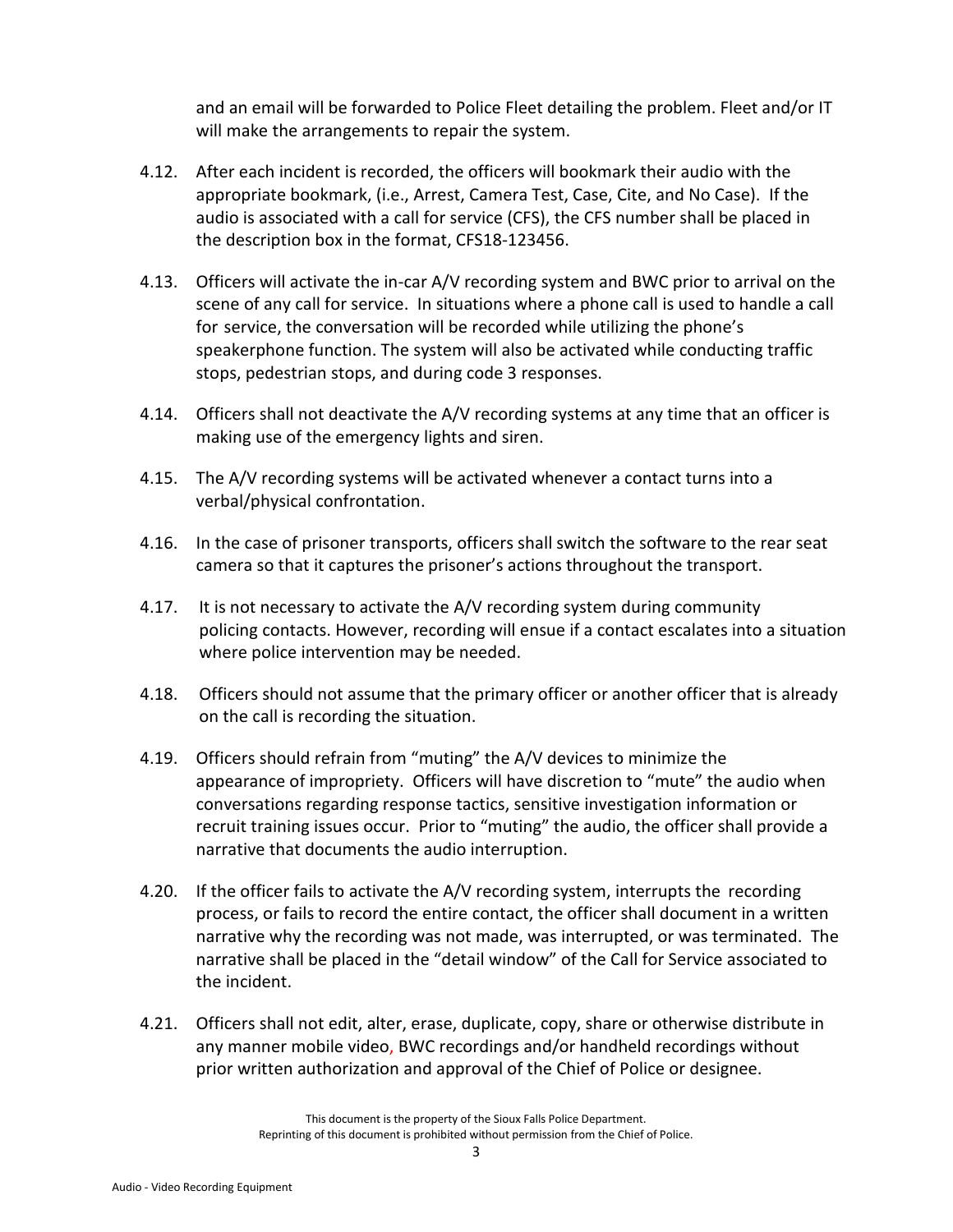- 4.22. It is strongly recommended that officers use their BWC to activate the A/V recording system. This protocol will help ensure that officers have their BWC on their person and that a descriptive narrative is recorded.
- 4.23. After each incident is recorded, the officers will bookmark their video with the appropriate bookmark, (i.e., Arrest, Camera Test, Case, Cite, and No Case). If the video is associated with a call for service (CFS), the CFS number shall be placed in the description box in the format, CFS18-123456.
- 4.24. If an incident report is created and digital photographs or in car video exist, this evidence will need to be noted. The in car video and BWC video will be noted under the Case Info tab. Photos will be uploaded under the Property/Evidence tab of the incident report.
- 4.25. The bookmark system determines the retention period of the video file. All data, including marked camera tests, will be retained at least 90 days. Data that captures an arrest or citation will be retained for at least 180 days.
- 4.26. Officers shall upload their video at the end of their shift. If the video does not upload properly, a shift supervisor will be contacted before the end of the officer's shift to determine whether or not a manual upload is needed. All BWCs must be placed in a master dock at the conclusion of an officer's shift.
- 4.27. Unless authorized by the Chief of Police, Division Commanders, or their designees, accessing video data through the systems internet viewing portal on computers, tablets or smartphones that are outside of the departments network infrastructure is strictly prohibited.
- 5. BWC Use Restrictions:
	- 5.1. A BWC shall only be used in conjunction with official law enforcement duties. A BWC shall not be used to record:
		- 5.1.1. Casual or non-call related conversations between department employees;
		- 5.1.2. Encounters with undercover officers or confidential informants;
		- 5.1.3. When on break or otherwise engaged in personal activities;
		- 5.1.4. In any location where individuals have a reasonable expectation of privacy, such as a restroom or locker room, unless the activation is for the purpose of official law enforcement activity;
		- 5.1.5. Any search which includes partial or complete nudity. For example, urinalysis collection;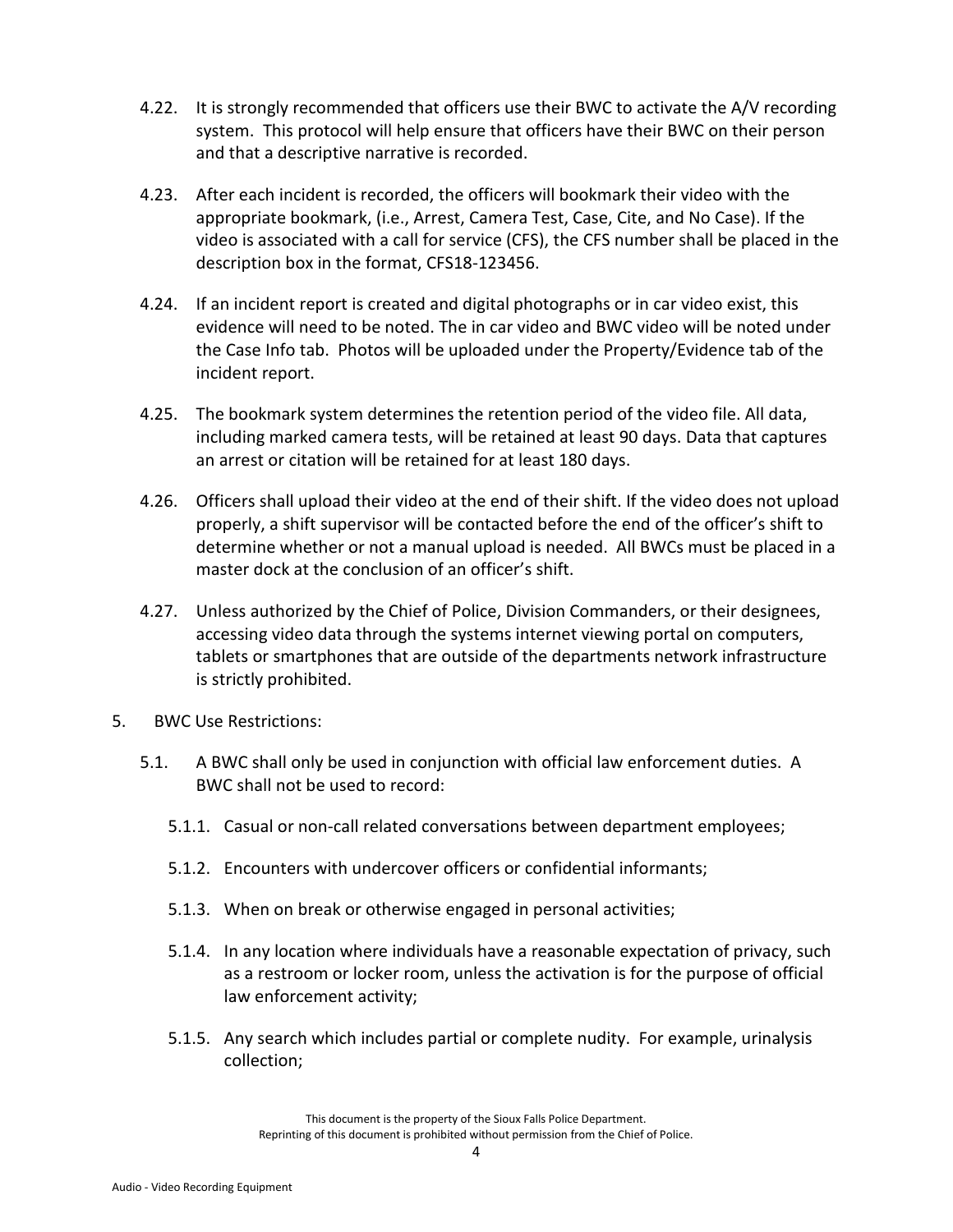- 5.1.6. In the patient care areas of health care facilities unless the recording is for law enforcement purposes. In those cases, the officer should use caution to record only the parties involved in the event being investigated.
- 5.2. Data Review:
	- 5.2.1. Recordings may be reviewed in any of the following situations:
		- 5.2.1.1. For use in preparing reports, statements, or for court room testimony, unless it is determined to have "Restricted Access" by the Chief of Police or designee;
		- 5.2.1.2. By a supervisor investigation of a specific act of officer conduct, assessing officer performance, or following a critical incident;
		- 5.2.1.3. By an investigator who is engaged in an official investigation;
		- 5.2.1.4. To assess proper functioning of A/V technology;
		- 5.2.1.5. For official training purposes;
		- 5.2.1.6. By authorized court personnel through proper process or with permission of the Chief of Police or authorized designee;
	- 5.2.2. Officers shall only have direct access to review their video(s).
	- 5.2.3. An audit trail exists to track all access to recordings by the data system.
	- 5.2.4. No Sioux Falls Police Department employee shall access or obtain A/V data for personal use.
	- 5.2.5. Unless court ordered, only the Chief of Police or authorized designee may authorize release of A/V data to the public.
	- 5.2.6. Unless authorized by the Chief of Police, Division Commanders, or their authorized designees, accessing A/V data through the system's internet viewing portal on computers, tablets, or smartphones that are outside of the Department's network infrastructure is strictly prohibited.
- 5.3. Date and Storage Retention:
	- 5.3.1. The Sioux Falls Police Department will manage the storage, duplication, and dissemination of A/V recordings. The software will maintain a chain of custody for each recording.
	- 5.3.2. All A/V data, images, video, and metadata captured, recorded, or otherwise produced by the equipment is the sole property of the Sioux Falls Police